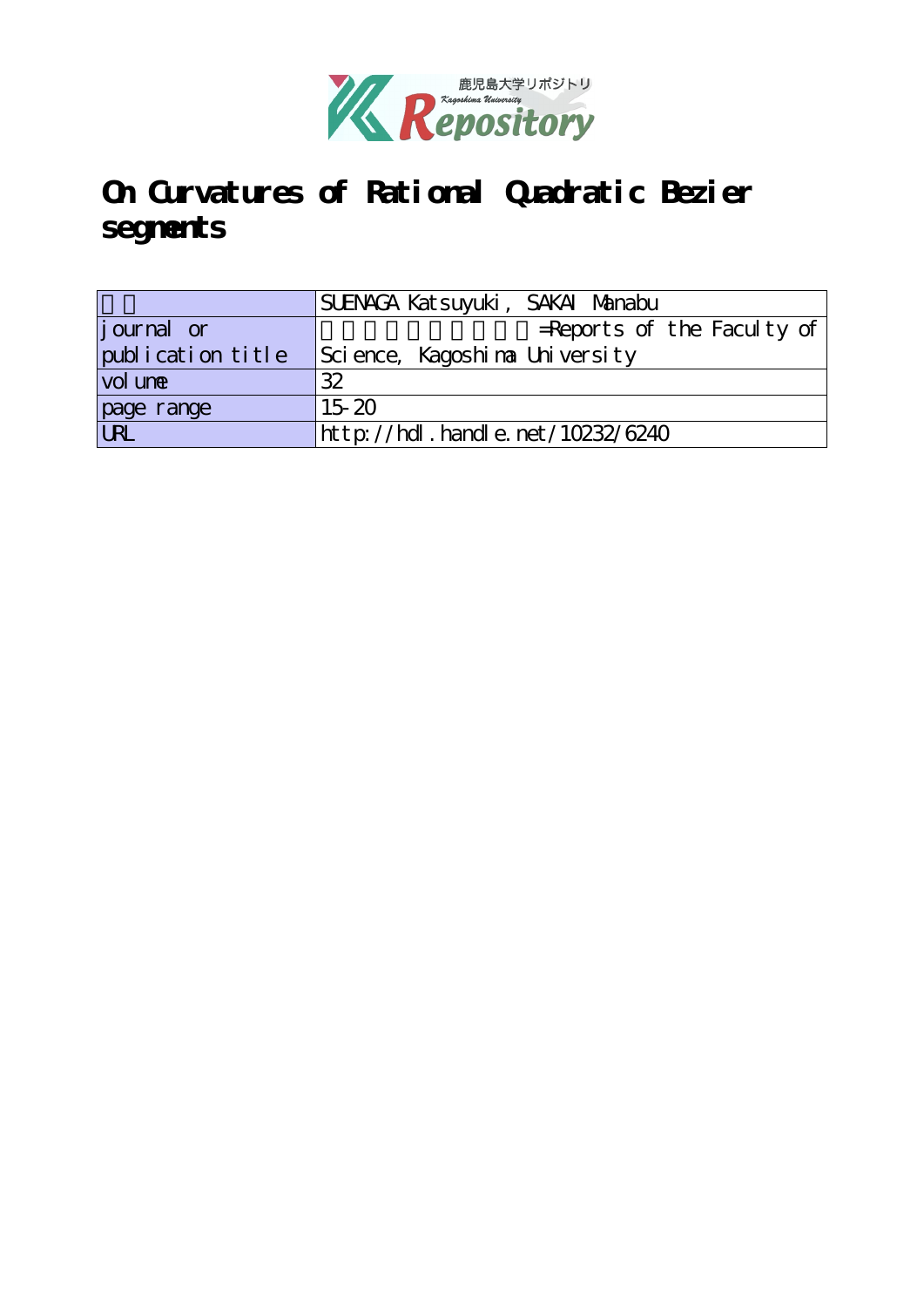# **On Curvatures of Rational Quadratic Bezier segments**

|                    | SUENAGA Katsuyuki, SAKAI Manabu      |
|--------------------|--------------------------------------|
| <i>j</i> ournal or | $=$ Reports of the Faculty of        |
| publication title  | Science, Kagoshina University        |
| vol une            | 32                                   |
| page range         | $15-20$                              |
| URL                | http://hdl.handle.net/10232/00010011 |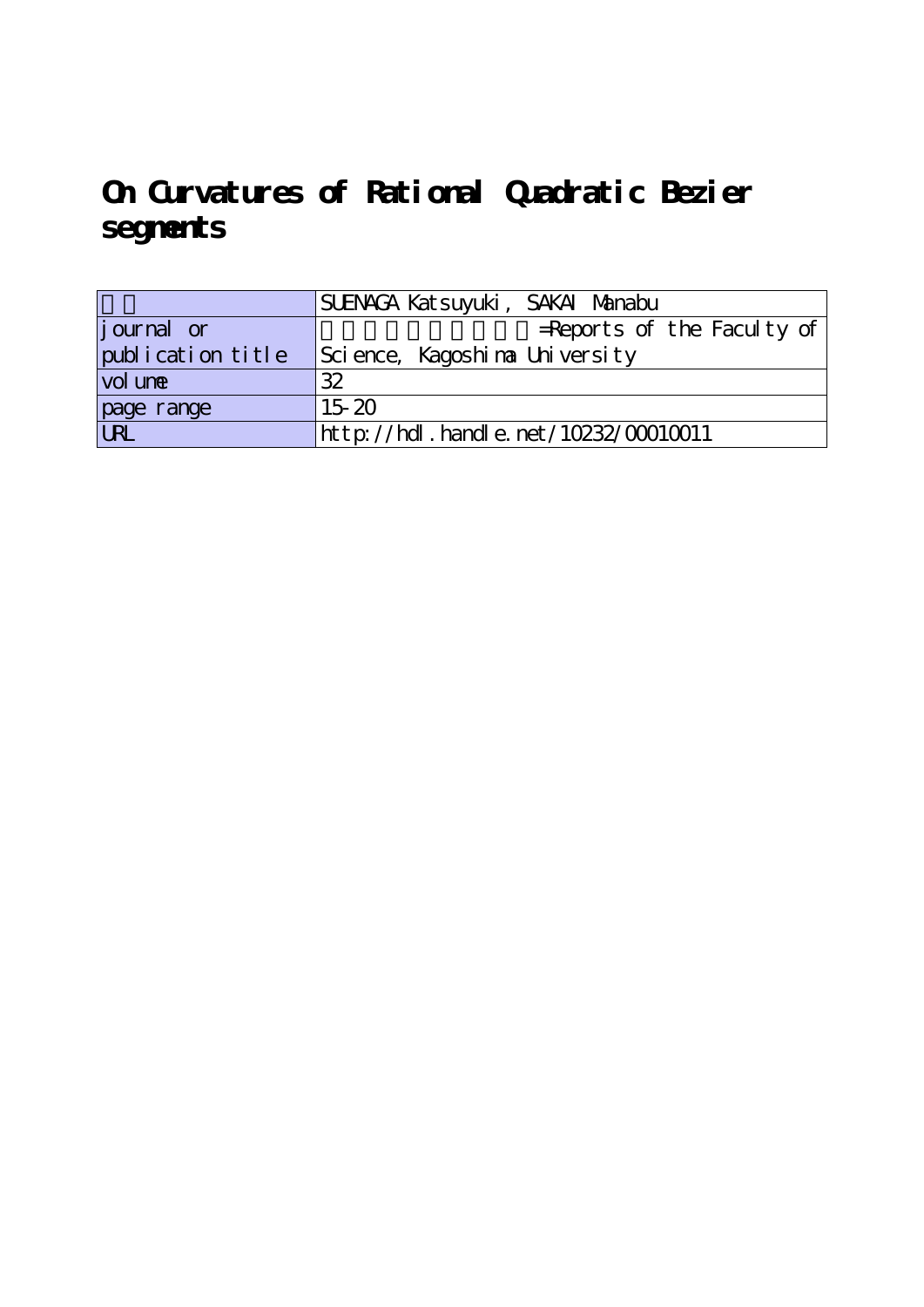Rep. Fac. Sci., Kagoshima Univ., No. 32, pp.  $15 \sim 20$  (1999)

# On Curvatures of Rational Quadratic Bézier segments

Katsuyuki Suenaga \* and Manabu Sakai†

(Received September 10, 1999)

#### Abstract

We give a simple derivation of necessary and sufficient conditions for the rational quadratic Bezier segment to be a spiral or to have local extrema by means of differentiation and Descartes's rule of signs. We also determine (i) how to place control the vertices and (ii) how to give the tangent vectors at the endpoints for the spiral

Key words: inflection points, singularities, rational quadratic Bezier segments, offset curves.

## 1 Introduction

Polynomial curves have been widely used in computer-aided design. However, the curves do not always generate "visually pleasing" , "shape preserving" (or simply "fair") interpolants which do not contain *unwanted* interior inflection points and singularities (loop or cusp) to a set of planar data points. There is a considerable literature on numerical methods for generating a shape preserving interpolation; for example, see Ahn  $\&$  kim [1], Farin [2], Meek  $\&$  Walton l4】, Spath ([5], [6】), and the references therein. A way to overcome this problem is to introduce the quadratic and cubic rational curve segments. In this note, we consider a rational quadratic Bézier segment  $z(t)$  with weights  $w_i, 0 \le i \le 2$  of the form:

(1.1) 
$$
z(t) = \frac{w_0 u^2 b_0 + 2w_1 t u b_1 + w_2 t^2 b_2}{w_0 u^2 + 2w_1 t u + w_2 t^2}, \quad 0 \le t \le 1, u = 1 - t
$$

Then the curvature  $k(t)$  of the above curve segment  $z(t)$ ,  $0 \le t \le 1$  is given by

(1.2) 
$$
k(t) = (z' \times z'')(t) / ||z'(t)||^3, \quad 0 \le t \le 1
$$

where x means a vector product and  $\|\bullet\|$  is the Euclidean norm. The control points  $\mathbf{b}_i$  belong to  $R^2$  and we assume that the weights  $w_i$  are all positive. By use of symmetry of conics, Ahn  $\&$  kim[1] obtained necessary and sufficient conditions for the curvature of the quadratic

Graduate School of Science and Engineering, Kagoshima University, Kagoshima 890-0065, Japan.

<sup>†</sup> Department of Mathematics and Computer Science, Kagoshima University, Kagoshima 890-0065, Japan.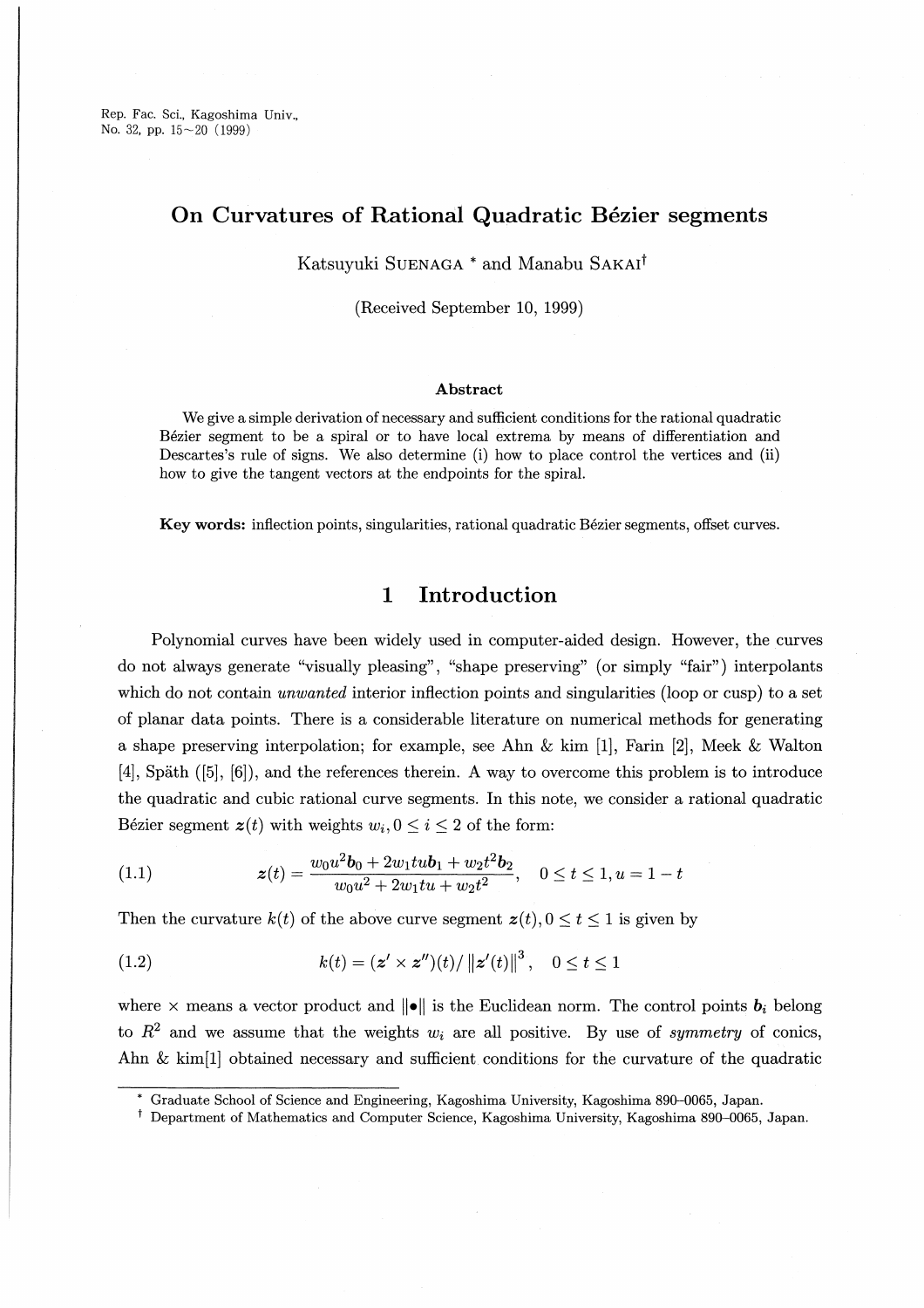rational Bézier curve to be monotone (a spiral), to have a unique local minimum, to have a local maximum, and to have both extrema. Frey  $&$  Field[3] found the similar conditions by differentiation of the curvature. We assume the quadratic rational Bézier curve to be of the standard form, i.e.,  $w_0=w_2=1, w_1=\mu(>0)$  and for simplicity,  $\mathbf{b}_0=(0,0), \mathbf{b}_2=(-1,0)$ . In addition, we assume that the remaining vertex  $\mathbf{b}_1$  is restricted to be above the X-axis and left of the vertical line  $u=-1/2$ .

In Section 2, we use *differentiation* and Descartes' rule of signs to obtain the same necessary and sufficient conditions for the rational quadratic Bezier spiral segment in terms of (i) the control vertices and (ii) the angles of the tangent vectors at the endpoints. In addition, we shall note that an introduction of the weights does enlarge the region required for the rational quadratic Bézier spiral.

#### **Main Theorems**  $\overline{2}$

The first theorem considers a choice of the control vertex  $\mathbf{b}_1=(u,v),u\leq-1/2,v>0$  for the rational quadratic spiral whose curvature is monotone *increasing*; note that the proof is easier to read and more straightforward than the one given in Ahn  $&$  Kim [1]. For later use, we define  $D_i, i=1,2$  as  $D_1=\{(u,v)|2\mu^2(u^2+v^2)+u\geq 0\}$ ,  $D_2=\{(u,v)|2\mu^2((u+1)^2+v^2)-(u+1)\leq 0\}$ , and  $D_1^c(D_2^c)$  is the complimentary set of  $D_1(D_2)$ . Then for  $u < -1/2$ , we have

Theorem 2.1  $([1])$ 

(2.1) 
$$
If (u, v) \in (i) D_1 \cap D_2, (ii) D_1 \cap D_2^c, (iii) D_1^c \cap D_2, (iv) D_1^c \cap D_2^c
$$

then the curvature of the rational quadratic Bézier curve segment of the form  $(1.1)$  is (i) monotone increasing, (ii) has just one local maximum, (iii) has just one local minimum, (iv) first just one local minimum and next just one local maximum.

**Proof** With help of *Mathematica* or not so lengthy calculation by hand.

$$
(2.2) \t k'(t) = \frac{3v\mu\left[(s+1)(s^2+2\mu s+1)\right]^2 q_4(s)}{2\{r_4(s)\}^{5/2}}, \quad t = 1/(1+s), 0 \le s < \infty
$$

where quartic polynomials  $q_4(s)$ ,  $r_4(s)$  are given by

$$
q_4(s) = \mu \{2\mu^2 (u^2 + v^2) + u\} s^4 + \{4\mu^2 (u^2 + v^2) - 1\} s^3 - 3\mu (2u + 1)s^2
$$
  
 
$$
- \left[4\mu^2 \{(u+1)^2 + v^2\} - 1\right] s - \mu \left[2\mu^2 \{(u+1)^2 + v^2\} - (u+1)\right]
$$
  
 
$$
r_4(s) = \{s + \mu + \mu u(1 - s^2)\}^2 + \{\mu v(1 - s^2)\}^2.
$$

2.3

Depending on the signs of the coefficient  $a_4(=\mu \{2\mu^2(u^2 + v^2) +u\})$  of  $s^4$  and the constant term  $a_0(=-\mu [2\mu^2((u+1)^2 +v^2)-(u+1)])$  in  $q_4(s)$ , we consider the four cases in which we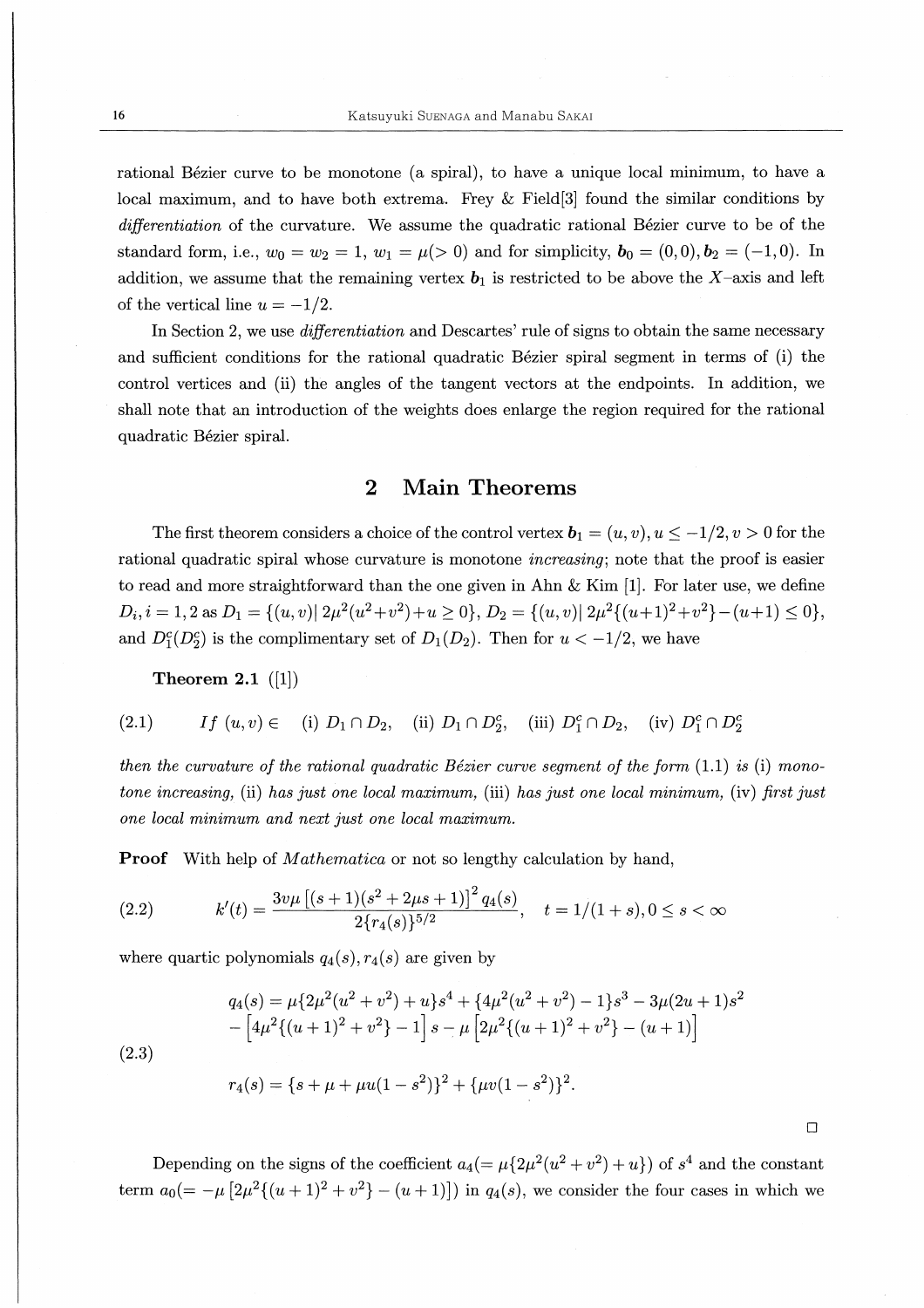shall count of the number of the positive roots of  $q_4(s) = 0$ :

(i) for  $a_4 \geq 0$ ,  $a_0 \geq 0 \ (\Leftrightarrow (u,v) \in D_1 \cap D_2)$ ; then the coefficients of  $s^k, k = 1,3$  are non-negative as follows

$$
(2.4) \ 4\mu^2(u^2+v^2)-1\geq -(2u+1) \ (>0),-\left[4\mu^2\{(u+1)^2+v^2\}-1\right]\geq -(2u+1) \ (>0)
$$

In addition, note the positivity of the coefficient of  $s^2$  since  $-3\mu(2u+1) > 0$ . In this case, all the coefficients of  $s^k, 0 \le k \le 4$  being nonnegative, Descartes' rule of signs shows that the segment is a spiral.

(ii) for  $a_4 \geq 0$ ,  $a_0 < 0 \Leftrightarrow (u, v) \in D_1 \cap D_2^c$ ; then the coefficient of  $s^3$  being nonnegative as (i), the sequence of the signs of the coefficients of  $s^k, 0 \leq k \leq 4$  of ascending order is  $(-, ?, +, +, + \text{ or } 0)$  from which combining Descartes' rule of signs and theorem of intermediate value shows that the curvature has just one local maximum; note that  $t = 0$  and  $t = 1$  correspond to  $s = \infty$  and  $s = 0$ , respectively.

(iii) for  $a_4 < 0$ ,  $a_0 \geq 0 \Leftrightarrow (u, v) \in D_1^c \cap D_2$ ); the coefficient of s is nonnegative as

(2.5) 
$$
-\left[4\mu^2\{(u+1)^2+v^2\}-1\right] \ge 1-2(u+1)=-(2u+1)>0
$$

Hence, the sequence of the signs of the coefficients of  $s^k, 0 \leq k \leq 4$  is  $(+, +, +, ?, -)$ , and so combine the rule of signs and theorem of intermediate value to show that the curvature has just one local minimum.

(iv) for  $a_4 < 0$ ,  $a_0 < 0$  ( $\Leftrightarrow (u, v) \in D_1^c \cap D_2^c$ ); then the sequence of the signs of the coefficients  $s^k, 0 \le k \le 4$  is  $(-,?,+,?,-)$  and  $q_4(0) < 0, q_4(1)(=-2\mu(\mu+1)^2(2u+1)) > 0, q_4(\infty) < 0$  which imply that the curvature has first just one local minimum and next just one local maximum as the segment starts at  $b_0$  and ends at  $b_2$ .

### **Remark 1.** For  $u = -1/2$ ,

(2.6) 
$$
q_4(s) = \{4\mu^2(v^2 + \frac{1}{4}) - 1\}(s^2 - 1)\{\frac{\mu}{2}(s^2 + 1) + s\}
$$

from which the segment (1.1) is a spiral (circular arc) if  $4\mu^2(v^2 + 1/4) - 1 = 0$ . If otherwise, it has just one local maximum or minimum. Strictly speaking, the segment has a local maximum (minimum) if  $v^2 > \left(\frac{1}{\mu^2} - 1\right)/4$ .

Since

(2.7) 
$$
\frac{u+1}{(u+1)^2+v^2}-\left\{-\frac{u}{u^2+v^2}\right\}=\frac{(2u+1)(u^2+v^2+u)}{(u^2+v^2)\{(u+1)^2+v^2\}},
$$

combine Theorem 2.1 and Remark 1 to obtain

**Remark 2.** For a control vertex  $\mathbf{b}_1 = (u,v), u \leq -1/2, v > 0$ , the segment (1.1) whose curvature is monotone increasing is a spiral if

(2.8) 
$$
u^2 + v^2 + u \le 0
$$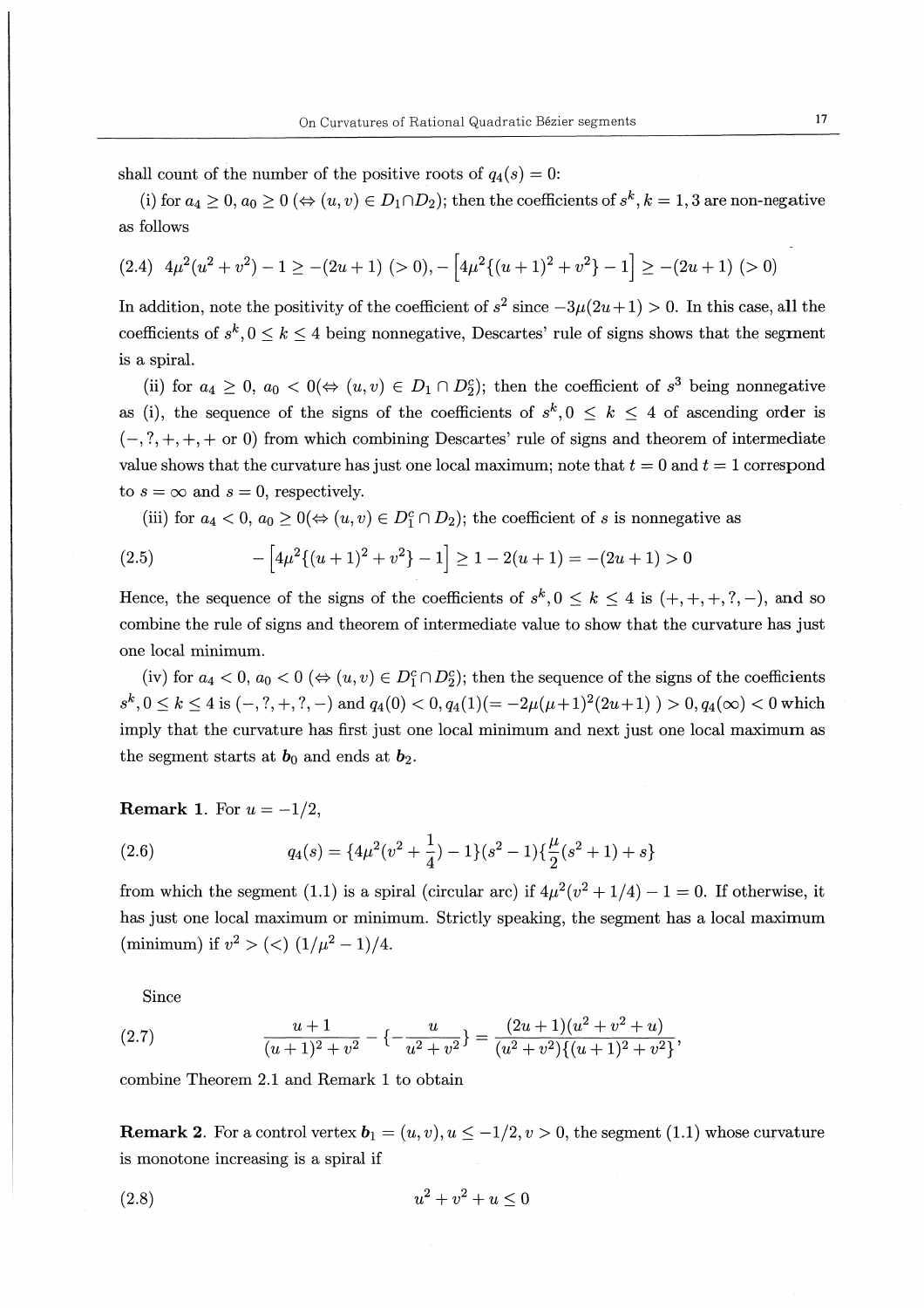where the weight  $\mu$  ( $> 0$ ) must satisfy

(2.9) 
$$
-\frac{u}{u^2+v^2} \le 2\mu^2 \le \frac{u+1}{(u+1)^2+v^2}
$$

Here we note that the quadratic segment of the form (1.1) with  $\mu = 1$  (when (1.1) reduces to the quadratic polynomial) is a spiral if  $2(u^2 + v^2) + u \le 0$ . Therefore, an introduction of the weight  $\mu$  enlarges the region for the rational quadratic segment to be a spiral.

Assume that the the tangent vector rotates counterclockwise as one traverses the segment which starts at  $b_0$  with tangent vector  $t_0$  at angle  $\pi - \theta$ , and ends at  $b_2$  with tangent vector  $t_2$ at angle  $\pi+\psi$ ; note  $(\theta,\psi) = (\pi - \text{arg}t_0, -\text{arg}t_2), 0 < \theta, \psi < \pi/2$ . Then, Remark 2 gives the necessary and sufficient condition on the angles of the tangent vectors  $t_0, t_2$  at  $b_0, b_2$  for the the rational quadratic spiral segment as follows.

**Theorem 2.2** If the rational quadratic segment of the form  $(1.1)$  satisfies the Hermite interpolation conditions:  $z'(0) \parallel \mathbf{t}_0, z'(1) \parallel \mathbf{t}_2$ , it is a spiral whose curvature is monotone increasing if

$$
(2.10) \t\t 0 < \theta \le \psi < \pi/2, \quad \theta + \psi \le \pi/2
$$

where the weight  $\mu$  (> 0) must be

(2.11) 
$$
\frac{\cos \theta \sin(\theta + \psi)}{\sin \psi} \le 2\mu^2 \le \frac{\cos \psi \sin(\theta + \psi)}{\sin \theta}
$$

Proof By a simple calculation,

(2.12) 
$$
z'(0) = 2\mu(u, v), \quad z'(1) = -2\mu(1 + u, v)
$$

from which we have with  $r_i > 0, i = 1,2$ 

(2.13) 
$$
2\mu(u,v) = r_1(-\cos\theta,\sin\theta), \quad -2\mu(1+u,v) = r_2(-\cos\psi,-\sin\psi)
$$

Solve the above equations for  $(u, v)$ , and  $(r_1, r_2)$  to obtain

(2.14) 
$$
(u, v) = \frac{\sin \psi}{\sin(\theta + \psi)} (-\cos \theta, \sin \theta), \quad (r_1, r_2) = \frac{2\mu}{\sin(\theta + \psi)} (\sin \psi, \sin \theta)
$$

Substitute the above  $(u, v)$  into  $(2.9)$  to obtain  $(2.11)$  and note

(2.15) 
$$
u + \frac{1}{2} = \frac{\sin(\theta - \psi)}{2\sin(\theta + \psi)}, \quad u^2 + v^2 + u = -\frac{\sin\theta\sin\psi\cos(\theta + \psi)}{\sin^2(\theta + \psi)}
$$

to have (2.10) (which is geometrically trivial from (2.8)). This completes the proof of Theorem 2.2.  $\Box$ 

**Remark 3.** The quadratic segment of the form (1.1) with  $\mu = 1$  (i.e., the quadratic polynomial segment) is a spiral whose curvature is monotone increasing if

(2.16) 
$$
2\sin\theta \leq \cos\psi\sin(\theta + \psi)
$$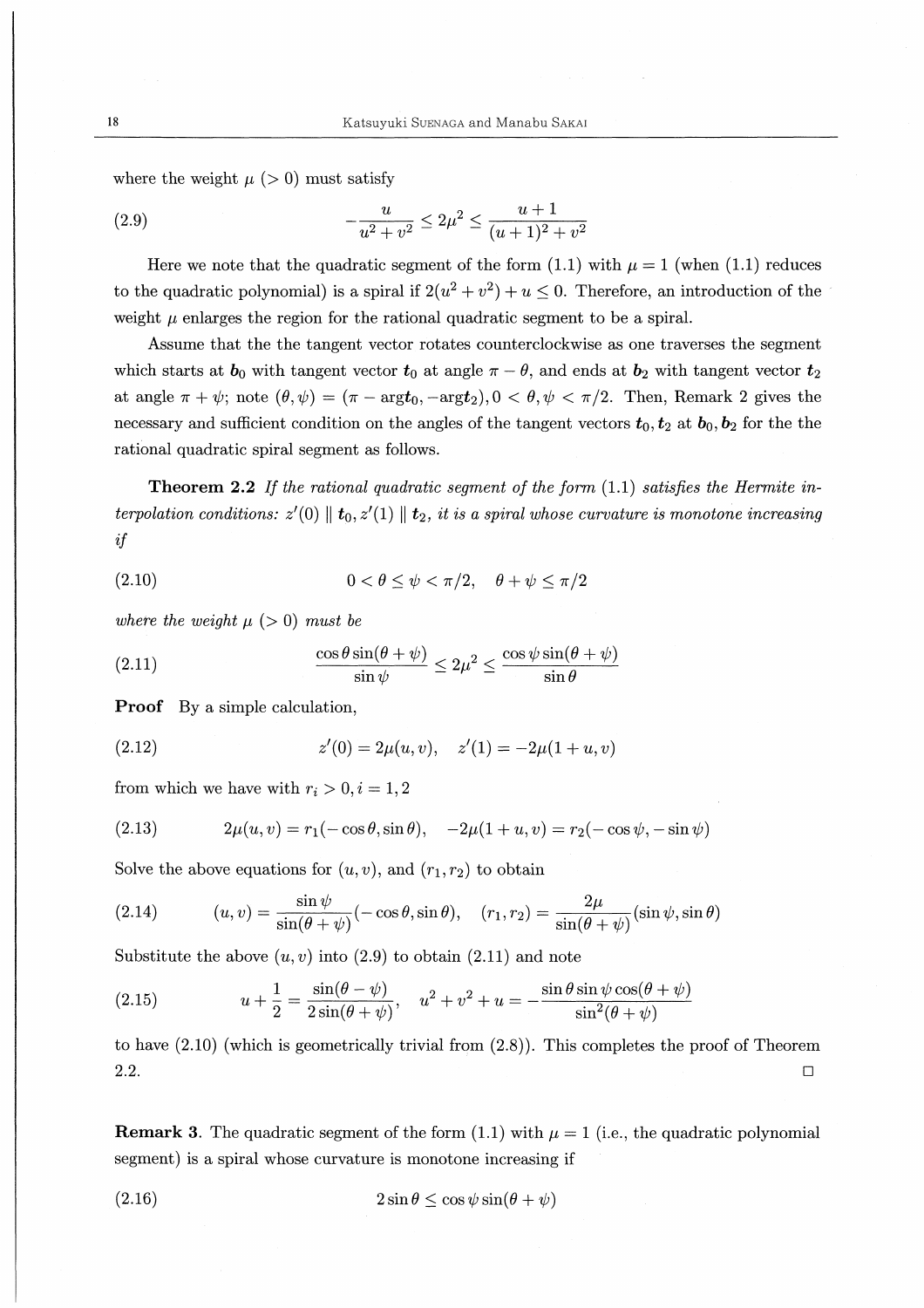

Figure 1. Angles  $(\theta, \psi)$  of tangent vectors at both endpoints for a spiral.

Figure 1 gives an restriction on the angles  $(\theta, \psi)$  of the tangent vectors at the both endpoints  $\mathbf{b}_0 = (0,0), \mathbf{b}_2 = (-1,0)$  for the rational quadratic Bézier segment (1.1) to be a spiral with a monotone increasing curvature where the region  $\{(\theta, \psi) | 0 < \theta \leq \psi < \pi/2, \theta + \psi \leq \pi/2\}$  is divided by the curve:  $2\sin\theta = \cos\psi\sin(\theta + \psi)$ . Remark 3 means that the dashed region is the one for the quadratic segment  $(\mu = 1)$  to be a spiral.

By means of Theorem 2.1, we obtain a spiral condition for an offset curve  $z_d$  with  $n(t)$  the unit normal vector of z at  $z(t)$  and its direction outward from the vector z

$$
(2.17) \t\t\t\t $z_d(t) = z(t) + d\mathbf{n}(t), \quad d \in R$
$$

Note

(2.18) 
$$
\mathbf{n}(t) = (y'(t), -x'(t))/\|\mathbf{z}'(t)\|, \quad \mathbf{z}'(t) = (x'(t), y'(t))
$$

to obtain

(2.19) 
$$
\mathbf{z}'_d(t) = \{1 + dk(t)\}\mathbf{z}'(t), \quad (\mathbf{z}'_d \times \mathbf{z}''_d)(t) = \{1 + dk(t)\}^2 (\mathbf{z}' \times \mathbf{z}'')(t)
$$

Hence, we have a condition on radius  $d$  for the offset  $(2.17)$  to be a spiral.

**Remark 4.** Assume the conditions in Remark 2, i.e.,  $u^2 + v^2 + u \le 0$ ,  $u \le -1/2$ . Then the offset curve  $(2.17)$  is also a spiral whose curvature is monotone increasing and has the same tangent directions to the one of the segment (1.1) at both endpoints  $b_0, b_2$  if and only if

$$
(2.20) \t\t d > -1/\max\{k(t)\} \Rightarrow d > -\frac{1}{k(0)} \left( = -\frac{2\mu^2(u^2 + v^2)^{3/2}}{v}\right)
$$

where  $\mu$  satisfies (2.9).